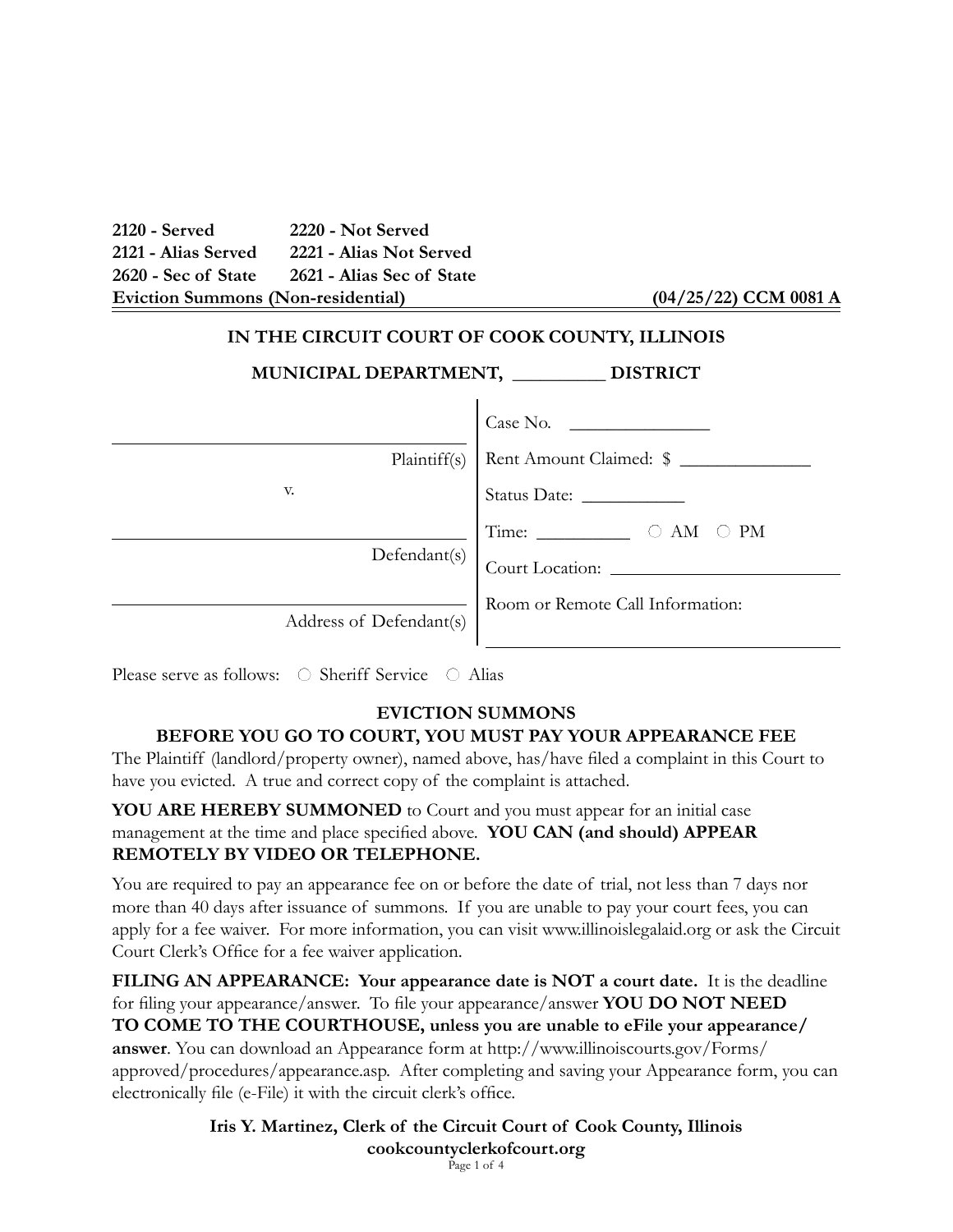**E-FILING:** E-filing is now mandatory with limited exemptions. To e-File, you must first create an account with an e-Filing service provider. Visit http://efile.illinoiscourts.gov/ service-providers.htm to learn more and to select a service provider.

If you need additional help or have trouble e-Filing, visit http://www.illinoiscourts.gov/faq/gethelp.asp or talk with your local circuit clerk's office. If you cannot e-file, you may be able to get an exemption that allows you to file inperson or by mail. Ask your circuit clerk for more information or visit www.illinoislegalaid.org.

**FEE WAIVER:** If you are unable to pay your court fees, you can apply for a fee waiver. For information about defending yourself in a court case (including filing an appearance or fee waiver), or to apply for free legal help, go to www.illinoislegalaid.org. You can also ask your local circuit clerk's office for a fee waiver application.

**COURT DATE:** Your court date will be sent to your e-File email account or the email address you provided to the clerk's office. You can also call or email the clerk's office to request your next court date. You will need to provide your case number OR, if unknown, the name of the Plaintiff or Defendant. For criminal case types, you will also need to provide the Defendant's birthdate.

**REMOTE APPEARANCE:** You may be able to attend this court date by phone or video conference. This is called a "Remote Appearance". Call the Circuit Clerk at (312) 603-5030 or visit their website at www. cookcountyclerkofcourt.org to find out how to do this.

Contact information for each of the Clerk's Office locations is included with this summons. The Clerk's office is open Mon - Fri, 8:30 am - 4:30 pm, except for court holidays.

**IF YOU DO NOT FILE AN APPEARANCE** or **APPEAR FOR TRIAL**, **AN EVICTION ORDER** may be entered against you for the relief requested in the complaint. If an Eviction Order is entered against you, the **SHERIFF MAY EVICT YOU** and, if requested in the Complaint, a money judgment may also be entered against you.

# **INSTRUCTIONS TO SHERIFF**

This summons must be returned by the officer or other person to whom it was given for service, with endorsement of service and fees, if any, immediately after service and not less than three (3) days before the day of appearance. If service cannot be made, this summons shall be returned so endorsed.

| ○ Pro Se 99500                                |                                                                                                                    |
|-----------------------------------------------|--------------------------------------------------------------------------------------------------------------------|
|                                               |                                                                                                                    |
| Atty. for (if applicable):                    | Iris Y. Martinez, Clerk of Court                                                                                   |
|                                               | Date of Service:<br>(To be inserted by officer on copy left with Defendant or other<br>person)                     |
|                                               |                                                                                                                    |
| State: $\frac{\text{Zip: } }{ \text{Lip: } }$ |                                                                                                                    |
|                                               |                                                                                                                    |
|                                               |                                                                                                                    |
|                                               | Iris Y. Martinez, Clerk of the Circuit Court of Cook County, Illinois<br>cookcountyclerkofcourt.org<br>Page 2 of 4 |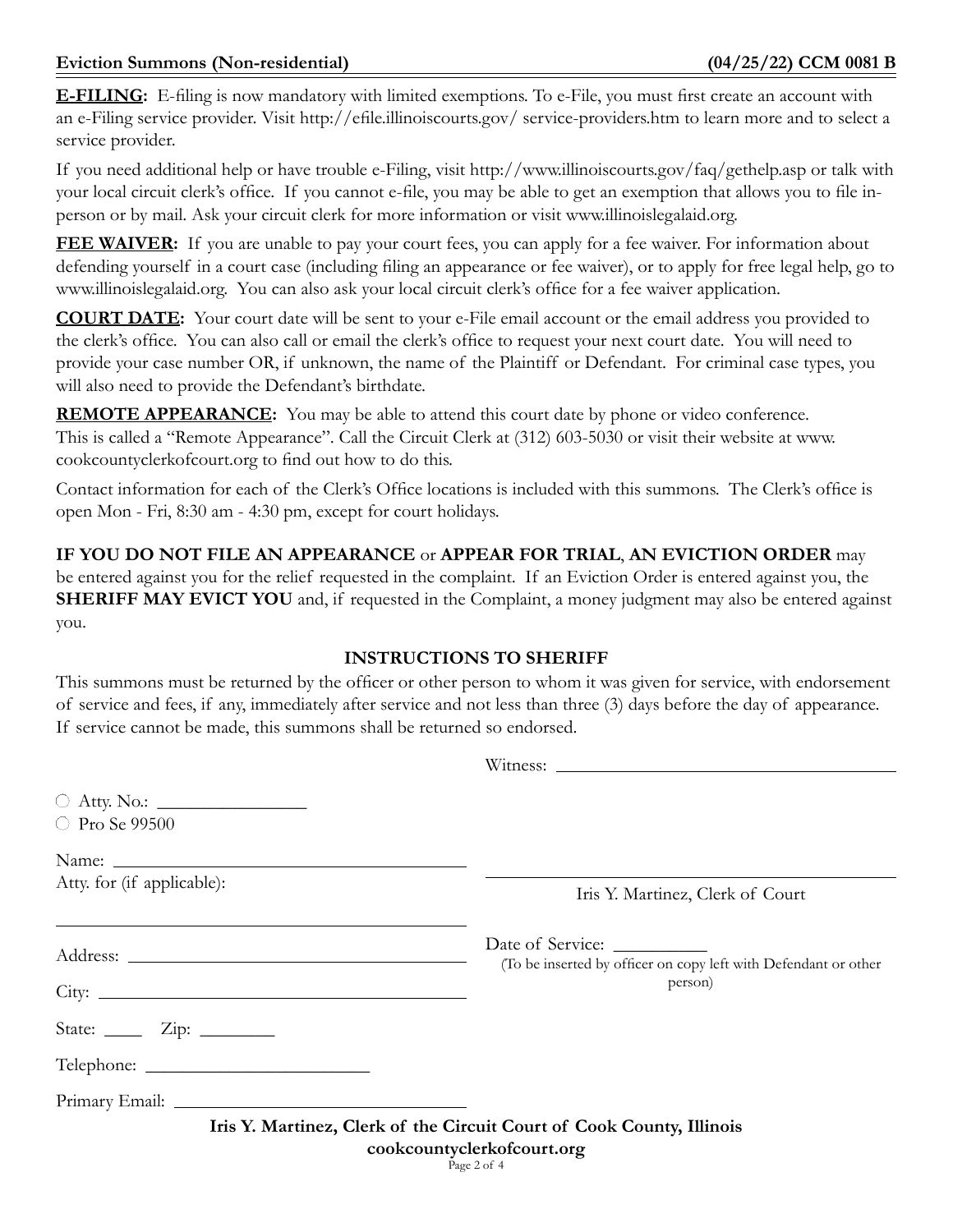## **NOTICE TO DEFENDANTS**

### **THIS IS AN EVICTION SUMMONS**

On the date and at the time shown on page 1 of this Summons, the court will decide whether you will have to move or whether you can continue to stay. YOU MUST BE ON TIME FOR COURT, EVEN IF YOU ARE APPEARING REMOTELY BY PHONE OR VIDEOCONFERENCE. HAVING TO GO TO WORK, BEING ILL, OR DOING SOMETHING ELSE DOES NOT MEAN YOU CAN MISS COURT. **YOU MAY ACCESS LEGAL AID HELP BY CALLING 1-855-956-5763 OR BY VISITING COOKCOUNTYLEGALAID.ORG.**

Please file your appearance fee on or before the court date on the Summons Cover.

Any person wishing to sue or defend a case may petition the court to have the fees, costs, and charges associated with the proceedings waived. Additional information may be found at [www.cookcountyclerkofcourt.org](http://www.cookcountyclerkofcourt.org). Please refer to the last page of this document for Clerk's Office location information.

## **IF YOU DO NOT COME TO COURT**

The court may order you to move within a short period of time. IF YOU DO NOT MOVE, plaintiff can have you and all of your belongings moved out. The plaintiff will put your property outside and you will have to make arrangements to move it.

## **YOU HAVE RIGHTS**

- 1. You have the right to come to court and tell your side of the case.
- 2. You have a right to a trial by jury. A request for a jury trial must be in writing and filed with the Clerk of the Circuit Court prior to your hearing. You must request the jury trial immediately when your case is called, before your trial actually starts.
- 3. You may come to court and speak for yourself, or you may have a lawyer represent you. If you want a lawyer, you must get one right away. If you are unable to come to court for any reason, you should talk to a lawyer.
- 4. If you do not have a lawyer and are not able to afford one, you may contact one of the following agencies that may be able to provide you with free legal help:
	- CARPLS Legal Aid Hotline [\(www.carpls.org/\)](http://www.carpls.org/): Call (312) 738-9200 for legal advice and referrals by phone.
	- Legal Aid Chicago ([www.legalaidchicago.org/](http://www.lafchicago.org/)): Call (312) 341-1070 or apply online for legal help.
	- Lawyers' Committee for Better Housing [\(www.lcbh.org/\)](http://www.lcbh.org/): Call (312) 347-7600 to apply for legal help.
	- Cabrini Green Legal Aid [\(http://cgla.net/](http://cgla.net/)): Call (312) 738-2452 to apply for legal help if you are facing eviction or voucher termination based on alleged criminal activity or a criminal record.

You can learn more about eviction court and how to represent yourself by visiting Illinois Legal Aid Online at [www.illinoislegalaid.org.](http://www.illinoislegalaid.org)

> **Iris Y. Martinez, Clerk of the Circuit Court of Cook County, Illinois cookcountyclerkofcourt.org** Page 3 of 4